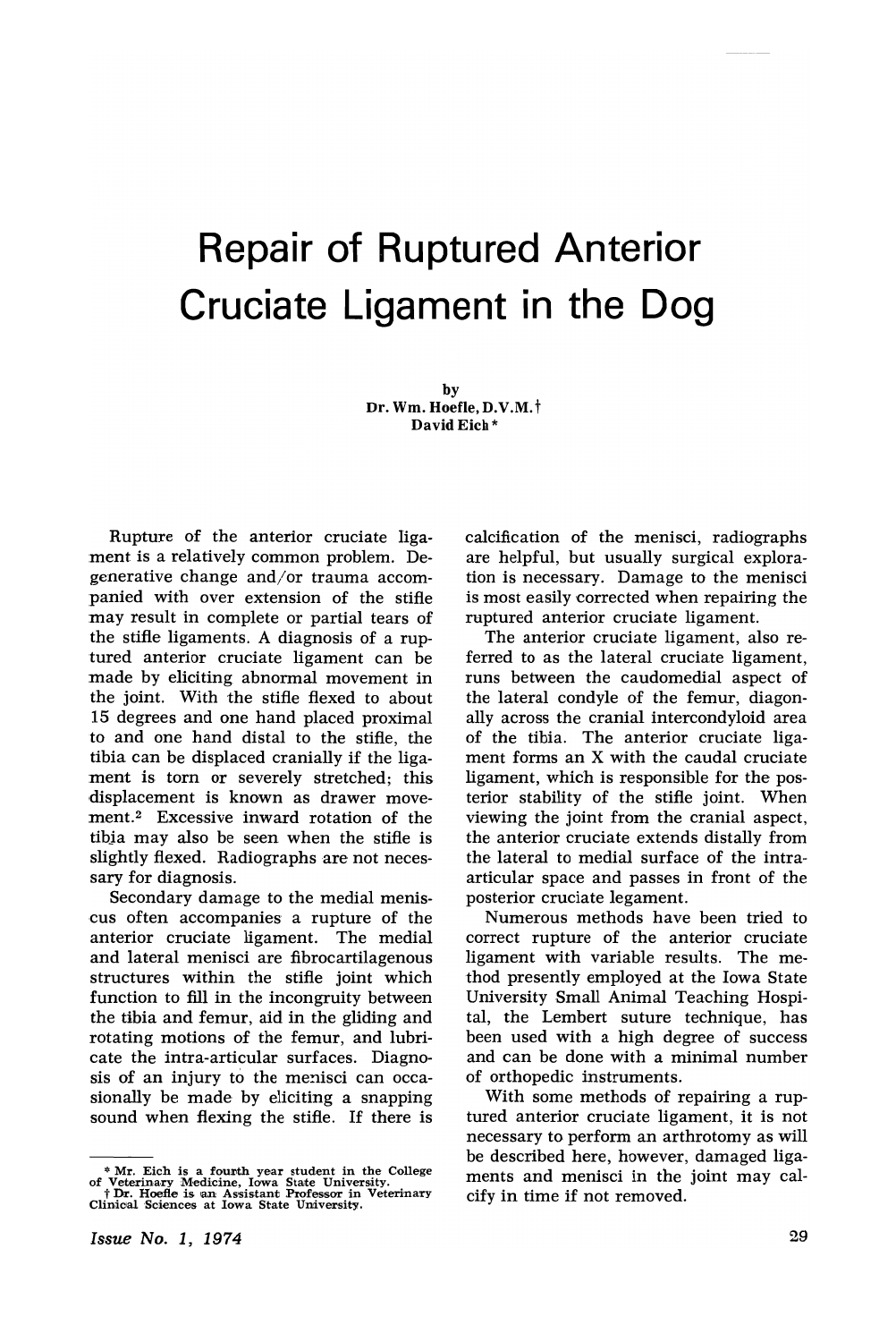### *Surgical Technique*

With the animal anesthetized and the limb prepared for aseptic surgery, the dog is placed in dorsal recumbency with the legs extending over the edge of the table. Sterile drapes and an orthopedic stockinette are used to prevent contamination.

An anterior skin incision is made on the lateral side of the patella extending from 2-4 em proximal to the patella, to just distal to the tibial tuberosity. The incision is extended through the fascia to expose the joint capsule. The joint capsule is opened by making a 1.5-2 em incision just lateral to the straight patellar ligament near the tibial tuberosity. The incision is extended proximally by sliding a scissors through the joint capsule to about 2 em proximal to the patella. The patella and straight patellar ligament are then reflected medially over the condyles of the femur. As the joint is then flexed, the femoral condyles and cruciate ligaments ate exposed.

Any portions or remnants of the ruptured anterior cruciate ligament are then removed.

The menisci are examined next. Damaged menisci appear shredded, rough, fibrous, and may be calcified. After appraisal of the menisci, damaged portions are removed. If in doubt, it is advisable to remove the meniscus, however, complete excision can result in some instability of the joint.

Osteophytes, or exostosis on the femoral condyles are a common finding if the condition has persisted for a long period of time. A scalpel blade or bone rongeur is used to remove any exostosis.

After completing a thorough examination of the joint, flush it with warm sterile saline, return the patella to its original position and close the joint capsule with a row of Lembert sutures using a non-absorbable suture material.©

Stabilization of the joint is achieved by placing Lembert sutures in the fascia, again using non-absorbable suture material.© Starting lateral and 2 em proximal to the patella, place the first portion of the suture one-third the distance from, the anterior to posterior border of the stifie joint and the second portion of the suture just lateral to the patella. 6–8 similar Lembert sutures are placed in this first layer. All sutures should be placed before tying with a surgeon's knot.

If additional stability is desired, a second layer of  $2-4$  Lembert sutures are placed on the lateral side of the joint between the patella and tibial tuberosity. Tie the sutures after all have been placed.

If still further stabilization is needed, a layer of Lembert's are then placed on the medial side of the joint;  $2-4$  sutures are sufficient. Again all sutures should be placed before tying. Additional sutures may be used if necessary.

The subcutaneous fascia is closed with 00 chromic catgut. A layer of simple interrupted sutures, using a synthetic suture material, is used to close the skin. The joint does not need to be bandaged following surgery, however an elastic-type bandage will lend support and help prevent post-operative swelling. This should be left in place for 4 or 5 days.

© Tevdek, Dekn'aJtel, Queens, VilLage, New York. Tef-lon impregnated ,Braided Polyester F,iber.

## *Bibliography*

- 
- 1. Miller, M. E.; Christensen, G. C.; Evans, H. E.<br>
Anatomy of the Dog. W. B. Saunders Co., Phila-<br>
delphia, London. 1964.<br>
2. Pearson, P. T. "Ligamentous and Meniscal Injur-<br>
is of the Stifle Joint." The Veterinary Clinic
- 3. Pearson, P. T.; McCurnin, D.V.M.; Carter, J. D.; and Hoskins, J. D. "Lembert Suture Technique to Surgically Correct Ruptured Cruciate Ligaments," The Journal of the American Animal Hospital Association. Volume 7, 1971,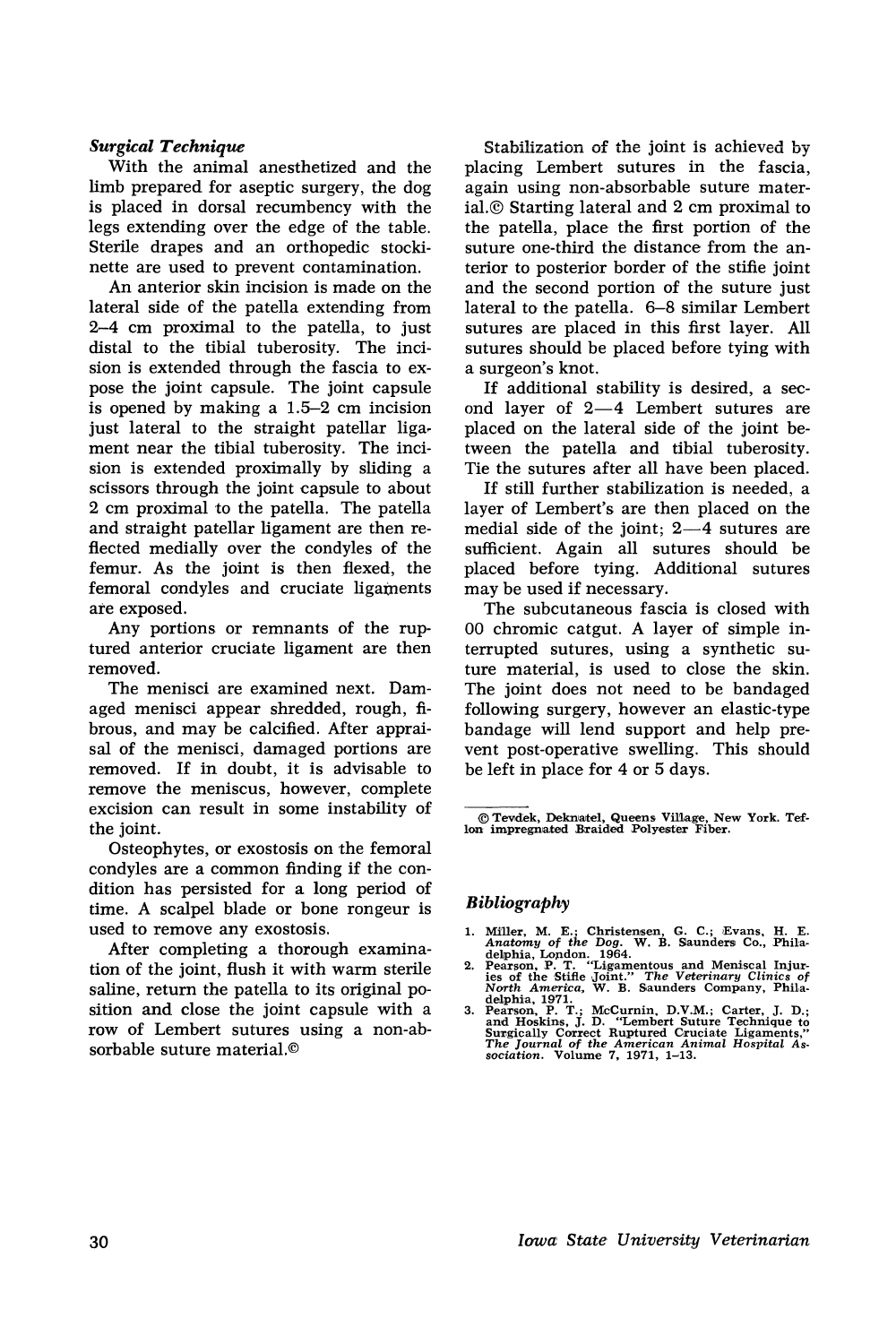

Fig. 1.  $(P =$  Patella,  $TC =$  Tibial Crest) demonstrates method of eliciting a drawer movement. Displacement of the tibia anteriorly is diagnostic of a ruptured anterior cruciate ligament.



Fig. 2 A stab inCisIOn into the- joint capsule is made with the scalpel. The incision is ex· tended proximally by sliding the scissors, rather than by scissor action.

Issue No.1, 1974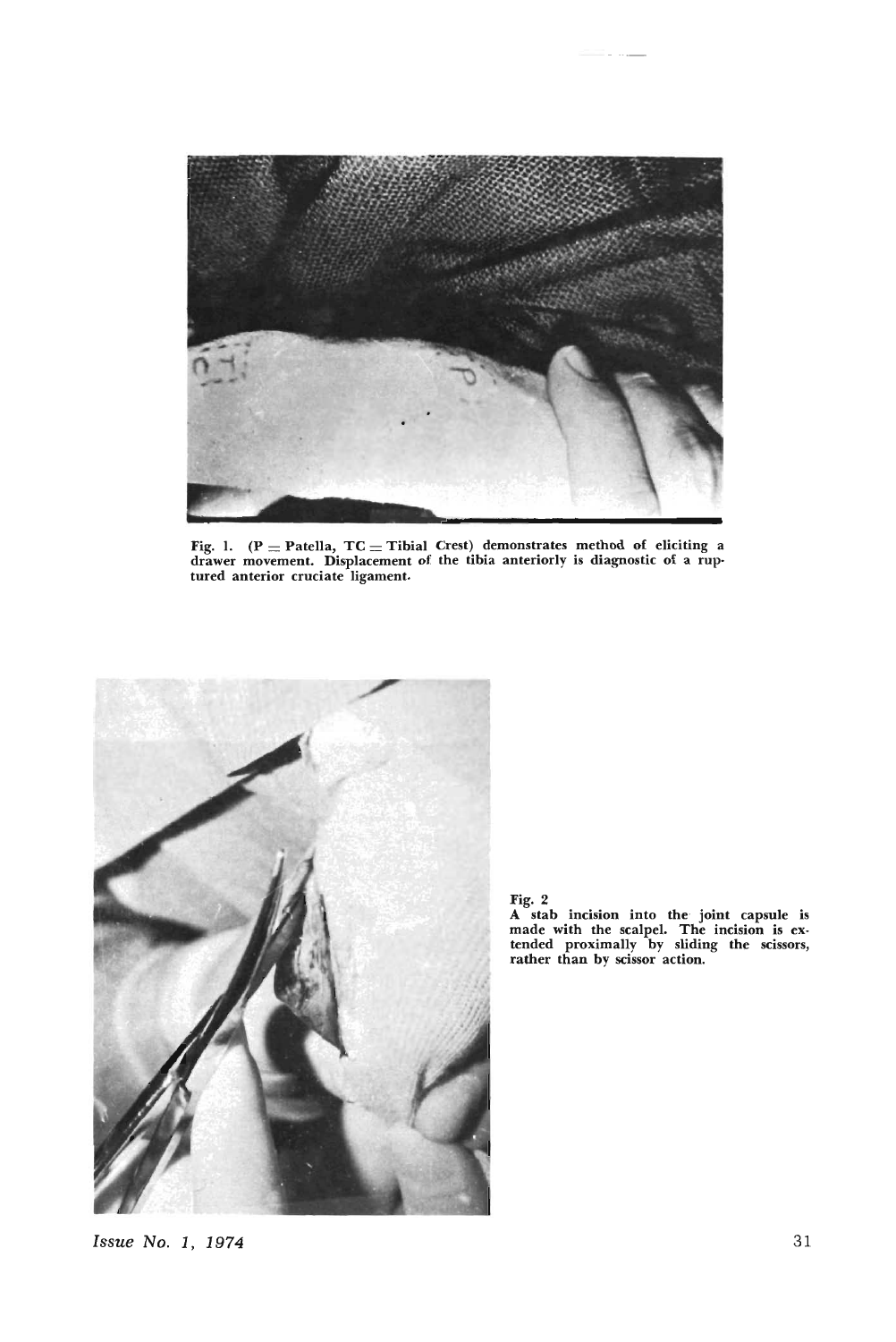





32 *Iawa State University Veterinarian*

### Fig. 4

Damaged meniscus removed from joint. Note rough appearance of the edge. Loose or rough edges or degeneration of the cartilage warrants removal of the meniscus. Presurgical diagnosis of a damaged meniscus can be made by eliciting a cracking or snapping sound when the stifle joint is flexed.